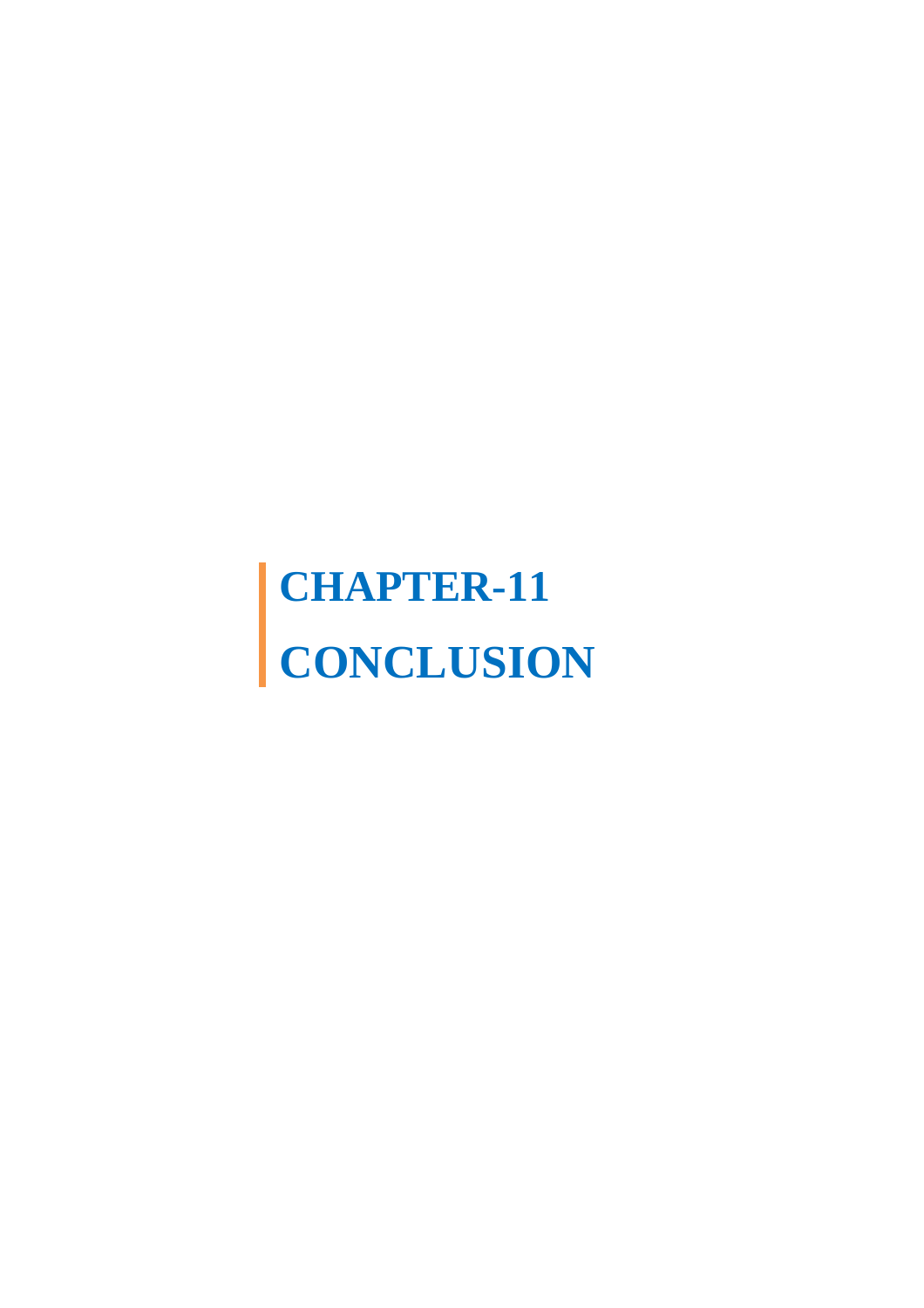## **11.0. Conclusion**

The metalloid arsenic turns into a new headache for the health of the civilization. It is popular as the slow toxin for the living body. Several paths have been acknowledged for its transmission into the human organisms but drinking water becomes the powerful and easy route for its exposure. Both acute and persistent introduction in human creates sweltering consequences globally. Arsenic extremely caused trouble in metabolic, reproductive and other system in human body. The initiation of oxidative stress and its consequences have often been noticed by arsenic. Ovarian-uterine deformities, abrupted follicular maturation, disproportion of estradiol and infertility all have been well defined with arsenication. Different management plans are being implemented for minimizing arsenic primed deleterious health outcome. Chelating substances have been broadly employed for treating arsenic hazards though these are having numerous side effects with minimum therapeutic worth. However, prolonged curing actions with invasive muscular administration of conventional chelating substance sometimes facilitate redistribution of this toxic component in brain. Many researchers have considered establishing a proficient and valuable management way against arsenic aggravated repro-malfunctions in female animal model. Therefore, this study was availed to develop as well as expand the therapeutic manifestation of NAC with antioxidant proficiency with least toxic hazards in abolishing arsenic oriented repro-hazards in females. Here, various dosages of NAC have been implemented and the outcome of this bio-substance was documented in protective, preventive plus curative mode along with its direct action against arsenication on ovarian-uterine dysfunctions. The sodium arsenite consumed rat models were challenged with NAC in several diverge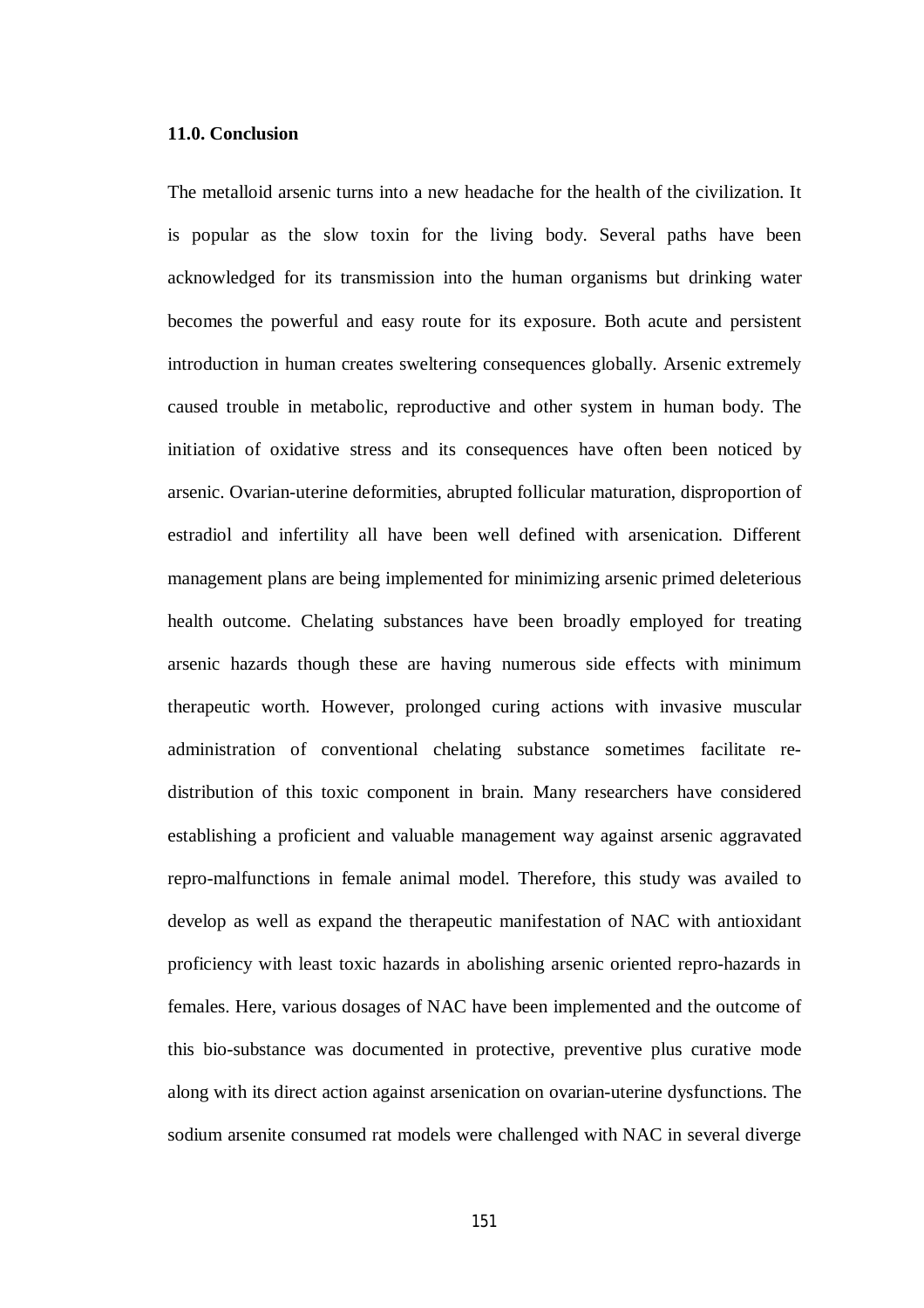conditions and their output were observed. Here, Wistar strain female animal models were undertaken for experimental purpose. Two separate dosages of NAC i.e. 50 mg per kg body weight plus 100 mg per kg body weight were allowed for oral application initially to oppose arsenicated dysfunctions. But during dietary application this dose was changed to a higher dose of 250 mg per kg body weight, because NAC was administered via diet therefore there might be a possibility to wastage of food by the animals. After standardization of dose 100 mg per kg body weight of NAC orally was regarded for further investigation on rats having 10 mg sodium arsenite per kg body weight. Oxidative stress and its toxic consequences were well managed by NAC. ROS production was perturbed in definite way with concomitant up-gradation of enzymatic antioxidants in ovarian-uterine tissues with the oral delivery of NAC. Also, DNA repairing in uterus, successful folliculogenesis, and usual estradiol surge with steady ER-α expression were reestablished with NAC application against arsenite. Estradiol normalization unambiguously assisted for renovation of ovarian-uterine tissues which were drastically affected with arsenite due to poor estradiol level. During histological examination numbers of matured and growing follicles were noted in ovary and renovation of uterine layers with growing secretory glands were found in uterus. This led to the lessening of the vulnerability of abnormal steroidogenesis by rhythmic functioning of steroidogenic enzymes at utmost level. Besides, NAC is able to counteract against inflammatory response and apoptotic sequence caused by arsenite. Arsenic directed adverse condition of pro-inflammatory indicators i.e. TNF-α, NF-κB plus IL-6 could be surprisely amended by NAC introduction. Arsenic encouraged the apoptotic indicator Bax gene appearance and p53 gene expression at supreme level wherein decreased Bcl-2 gene expression and these